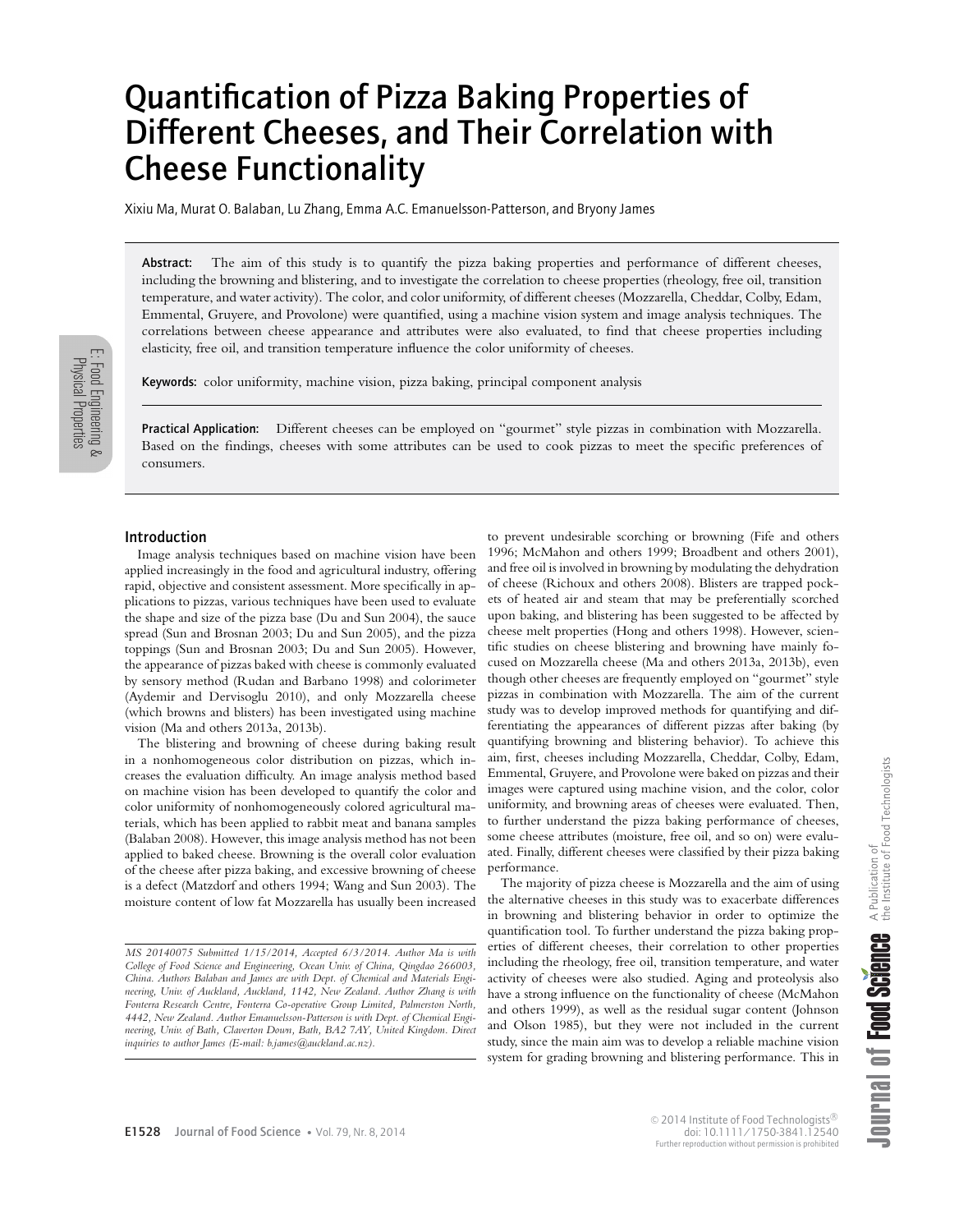turn influences the choice of cheeses, since they were expected Color evaluation to give very different behavior during baking.

## Materials and Methods

## Cheese preparation and pizza baking test

Mozzarella, Cheddar, Colby, Edam, Emmental, and Gruyere were bought from a local supermarket and Provolone was bought from a local delicatessen in Auckland, New Zealand.

Cheeses were stored at 4 °C for a month, and each type of cheese was shredded separately using a food processor (BFP400, Kitchen Wizz, Sydney, Australia) before the pizza baking test. Pizza bases (approximately 23 cm diameter and about 1 cm thickness, Leaning Tower<sup>TM</sup> Thin) were stored in a freezer and thawed for 3 h at room temperature before the tests. A metal ring (21 cm in diameter, 5 cm high) was placed on each pizza base, and 125 g cheese shreds were spread evenly in the circular area, leaving about 1 cm edge uncovered. The shreds were deeper than a single layer on the pizza base, and were evenly spread, so that the shred distribution would not influence the color distribution of the pizza after baking. Each pizza was baked in a convection oven (Turbofan E32D4, MOFFAT, Christchurch, New Zealand) at 232 °C for 5 min (Rudan and Barbano 1998). The pizza was immediately removed from the oven, and placed in a light box system. Images of the pizzas were obtained with a digital video camera, under controlled illumination conditions, as described below. Image acquisition

Most image analysis methods are sensitive to noise, and illumination would contribute to noise, so the images were taken in a light box, with constant and known illumination. Furthermore, the images were color-corrected to a known color standard, to account for small variations in illumination. Details for image acquisition were as previously described (Luzuriaga and others 1997). In summary, the system was composed of a digital video camera (DFK 31 BF03, Imaging Source, Charlotte, N.C., U.S.A.) attached to a laptop computer by a IEEE1394 cable, a lens (Tamron 12VM612) with a circular polarizing filter (35.5 mm B+W

filter, Bad Kreuznach, Germany), and a light box. The light box used 2 fluorescent light bulbs (Lumichrome F15W1XX, color temperature =  $6500 \text{ °K}$ , color retention index = 98, Lumiram, Larchmont, N.Y., U.S.A.) emulating D65 illumination (natural daylight at noon). Diffuse light inside the box was obtained by using a Polycast acrylic #2447 plastic sheet (Faulkner Plastics, Gainesville, Fla., U.S.A.) between the fluorescent bulbs and the sample space.

Color analysis was conducted using the software LensEye (Gainesville, Fla., U.S.A.) to capture images and analyze their color attributes. To represent colors, the  $L^* a^* b^*$  model was applied:  $L^*$ (from 0 to 100: black to white), *a* ∗ (from −120 to 120: green to red), and  $b^*$ (from  $-120$  to 120: blue to yellow).

In the software, a circular region of interest (ROI) was used with each image to select equal areas. The ROI can be moved on the image so that it can be centered on the pizza. The circular ROI on the pizza images were selected to be the size of cheese spread on the base, to avoid measuring the color of the pizza base.

The color of the each pizza was evaluated by measuring the average  $L^*$ ,  $a^*$ , and  $b^*$  of the area selected by this circular ROI, by averaging the values of every pixel in the ROI.

## Color uniformity

The dark spots scattered on pizzas as a result of cheese browning and blistering during baking are not easily quantified, so they are usually qualitatively described by subjective terms, or even neglected, which may lead to misleading conclusions (Yam and Papadakis 2004). This is relevant to the color uniformity: the pizza with fewer dark spots has more uniform color distribution. We quantified the color nonuniformity of pizzas using color primitives, in order to quantitatively analyze the pizza appearance with respect to the dark spots.

A color primitive is defined as a continuous area, in which the color intensity of any pixel is within a given threshold value range. The color intensity difference  $(\Delta I)$  between 2 pixels (Balaban 2008) is defined as:

$$
\Delta I = \sqrt{(R_i - R_j)^2 + (G_i - G_j)^2 + (B_i - B_j)^2}
$$
 (1)

where subscripts *i* and *j* represent 2 pixels being compared, and *R*, *G*, and *B* represent the red, green, and blue components of a pixel color. To obtain the color primitives of an image, LensEye calculated the color intensity differences between a pixel and its immediate neighbors, and continued with the immediate neighbors of these neighbors until  $\Delta I$  exceeded the given threshold. Then a new primitive was started, and the process was repeated until all pixels were processed, and all color primitives were determined. Meanwhile, equivalent circles having the same area (in pixels) as the color primitives were calculated, and were drawn centered at the center of gravity of the primitive (Balaban 2008).



Figure 1–Color primitives analysis on pizzas with different cheeses.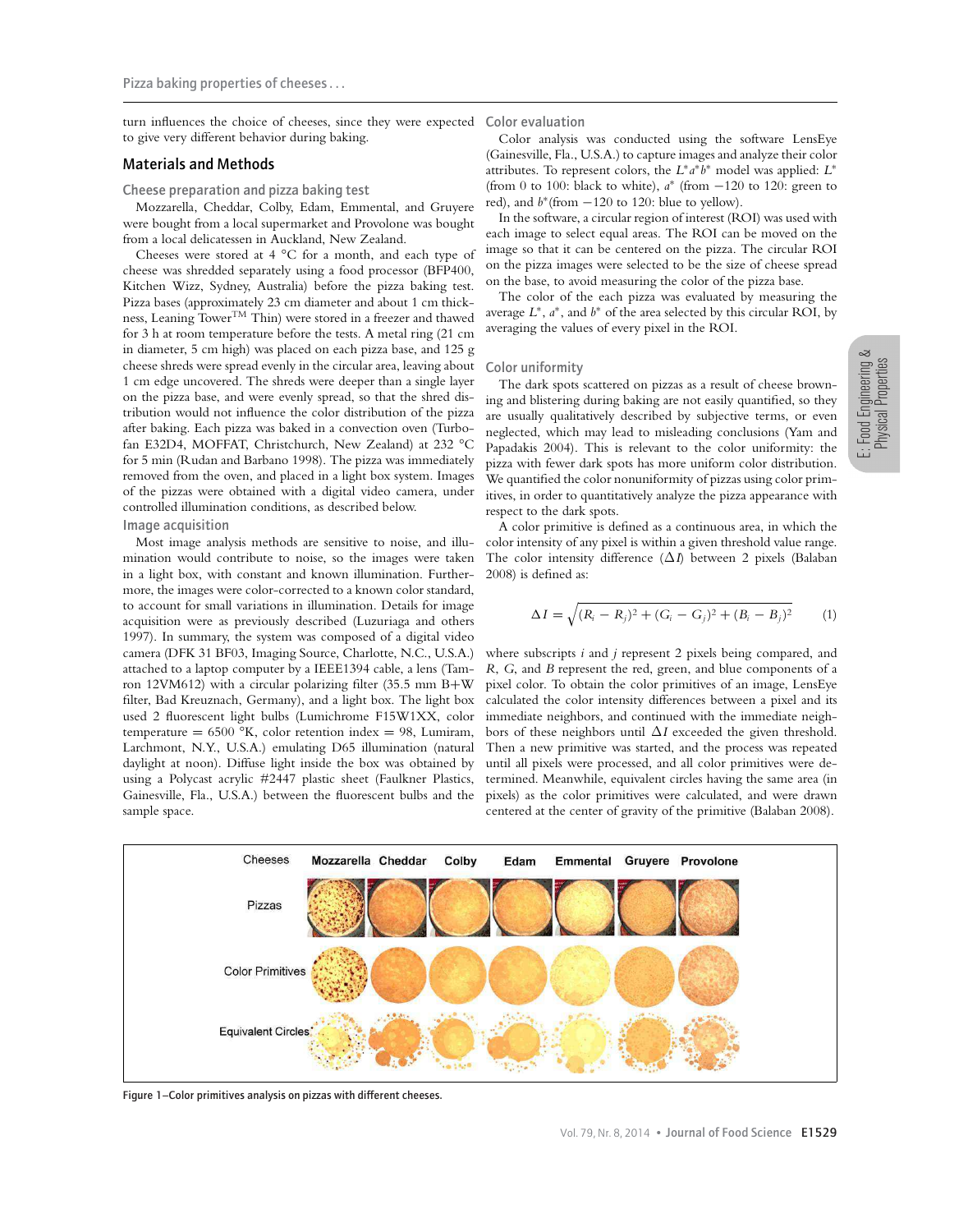Color primitives are contiguous regions in the image where the difference of color intensity of every pixel in the region is less than a specified threshold value compared to the anchor pixel (Balaban 2008), that is, the colors in a primitive are very similar to each other. Separating the image into primitives effectively segments it into areas where color is relatively uniform. This is useful in quantifying the color nonuniformity of the image.

To evaluate the color nonuniformity, the number of color primitives (#Primitives) and the color change index (CCI) were calculated by LensEye. CCI is defined by Balaban (2008):

$$
CCI = \frac{\sum \Delta I \text{ for neighboring primitives}}{\sum \text{distance between each primitive}} \times \frac{\text{number of neighbors}}{\text{object area}} \times 100 \tag{2}
$$

The color intensity difference  $(\Delta I)$  between neighboring color primitives was calculated by Eq. 1. A high CCI value indicates more "changes" in the color of an object—less uniformity (Balaban 2008).

### Browning area analysis

Some parts of cheese on each pizza have darker colors than their neighbors, that is, they have lower *L* ∗ values. Pizzas made with different cheeses may have different overall colors, and thus need different threshold values to distinguish darker pixels from the rest of each pizza. To address this issue, 95% of the average *L* ∗ value of each pizza was chosen as the threshold by trial and error, and pixels with lower *L* ∗ than this threshold were highlighted as surface browning. The area% of browning was also measured.

#### Cheese attributes evaluation

The cheeses were assessed for moisture content, water activity, transition temperature, and temperature profiles. Rheological



Figure 2–Browning of pizzas: (A) Cheddar, (B) Colby, (C) Edam, (D) Emmental, (E) Gruyere, (F) Provolone, (G) and (H) Mozzarella (brown areas were outlined).

properties and free oil formation were also evaluated. All tests were done in triplicate.

**Moisture and water activity.** Each cheese was assessed for the water activity and moisture content. Samples of 3 g of shredded cheese were analyzed for water activity at 25 °C (Novasina LabMaster, Novasina AG, Neuheimstrasse, Lachen, Switzerland). Moisture content of each cheese was achieved by atmospheric oven method in accordance with AOAC method (Helrich 1990).

**Rheology.** Specimen (3 mm thick) was sliced from each cheese block (a similar sampling pattern was used on each of 3 occasions) and cut into a disk (40 mm in diameter). A serrated parallel plate (40 mm in diameter) attached to the rheometer (AG-2R, TA Instruments, New Castle, Del., U.S.A.) was used. Temperature sweeps from 15 to 90 °C, with a temperature step gap of 5 °C and a holding time of 1.5 min at each step were performed. Constant strain of 0.05% and frequency of 0.8 Hz were used to ensure a linear viscoelastic range. Elastic Modulus (*G*′ ) and Viscous Modulus (*G*′′) curves were plotted to evaluate cheese viscoelasticity (Ma and others 2013c).

**Transition temperatures and temperature profiles.** The transition temperature of each cheese was measured as the temperature at which *G*′ and *G*′′ cross each other during the temperature sweep, and it indicates the temperature at which cheese became more viscous than elastic (Sutheerawattananonda and Bastian 1998). It also refers to the softening point during heating, which indicates the ease of melting (Gunasekaran and Ak 2003).

Temperatures of each cheese, during baking on pizza bases, were measured using a thermocouple (K type, Q1437, Dick Smith<sup>TM</sup>) with a wire probe inserted among cheese shreds near the center of pizza, and the oven door was then closed with the long wire of probe going through the door. A temperature profile curve was drawn by recording temperature at every minute during pizza baking for 5 min.

Free oil. A cheese disk (approximately 2 mm thick and 17 mm diameter) sliced and cut from each cheese block was weighed, placed on a filter paper in a glass Petri dish and then heated in an oven at 200 °C for 1 h. After heating, photographs were taken using the machine vision system described in Section "Image acquisition." The area of free oil was measured using Image Pro plus 6.0 software (Media Cybernetics Inc., Bethesda, Md., U.S.A). The ratio between the free oil area on the filter paper and the weight of sample was used to evaluate the free oil release (Ma and others 2013a).

#### Statistical analysis

One-way analysis of variance (ANOVA) was performed to investigate the significant difference between cheese samples. Correlation between all cheese properties was studied using principal component analysis (PCA) (Ma and others 2013c).

## Results and Discussion

#### Color of cheeses

From the average  $L^*$ ,  $a^*$ , and  $b^*$  values, the colors of pizzas baked with different cheeses had different color descriptions under the ISCC-NBS color system (Kelly and Judd 1976): Mozzarella, Colby, Edam, and Gruyere were described as moderate orange yellow; Cheddar was strong orange; Emmental was light yellow; Provolone was light orange. Table 1 indicates that Emmental with the highest *L*<sup>\*</sup> and lowest *a*<sup>\*</sup> and Cheddar with the lowest *L*<sup>\*</sup> and highest  $a^*$  are distinguished from the other cheeses ( $P < 0.05$ ).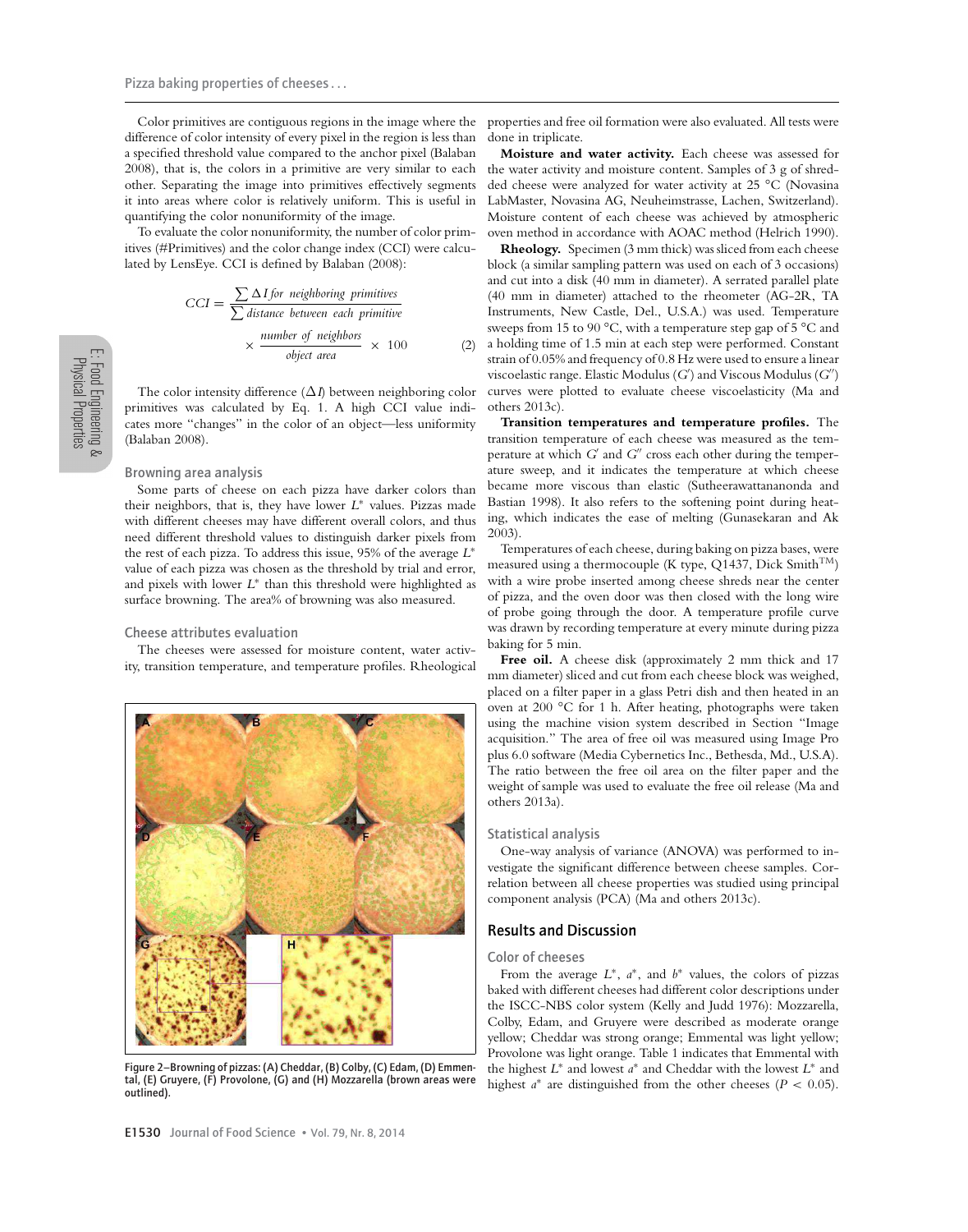#### **Table 1–Parameters evaluating appearances of cheeses after pizza baking.**

| Parameters             | Cheese types       |                    |                      |                    |                      |                    |                    |
|------------------------|--------------------|--------------------|----------------------|--------------------|----------------------|--------------------|--------------------|
|                        | Mozzarella         | Cheddar            | Colby                | Edam               | Emmental             | Gruvere            | Provolone          |
| $L^*$                  | 78.87 <sup>b</sup> | 72.62 <sup>a</sup> | 80.72 <sup>b</sup>   | 80.61 <sup>b</sup> | 92.74c               | 79.48 <sup>b</sup> | $78.95^{b}$        |
| $a^*$                  | 10.04 <sup>b</sup> | $26.28^{d}$        | $14.26^{c}$          | 14.21 <sup>c</sup> | $-6.18$ <sup>a</sup> | 16.07 <sup>c</sup> | $17.08^{c}$        |
| $h^*$                  | $53.03^{b}$        | $58.02^c$          | 59.16 <sup>c</sup>   | $59.15^{\circ}$    | $52.03^{b}$          | $56.49^{bc}$       | 44.69 <sup>a</sup> |
| No. Primitives         | 9758c              | $2905^{ab}$        | $2685^{\rm a}$       | 3413 <sup>b</sup>  | $2492^a$             | 2697a              | 3299b              |
| <b>CCI</b>             | $3.62^e$           | $0.18^{c}$         | (0.10 <sup>a</sup> ) | $0.15^{b}$         | $0.15^{b}$           | 0.19 <sup>c</sup>  | 0.30 <sup>d</sup>  |
| $L^*$ of browning area | 52.79 <sup>a</sup> | $64.52^{b}$        | $73.10^c$            | 72.30 <sup>c</sup> | $83.33^{d}$          | 71.37 <sup>c</sup> | $69.24^{bc}$       |
| Browning area (%)      | 28.41c             | 27.74c             | $20.78^{b}$          | 18.03 <sup>a</sup> | $20.23^{b}$          | $17.47^{\rm a}$    | 29.57c             |

Parameters with different superscript letters in a row have significant differences (*P* < 0.05).

Provolone had the lowest  $b^*$ , and Mozzarella had significantly different  $a^*$  from other cheeses ( $P < 0.05$ ). On the other hand, Colby, Edam, and Gruyere could not be distinguished from each other based on their average  $L^*$ ,  $a^*$ , or  $b^*$  colors.

nonuniform color—more than 3 times more #Primitives and an order of magnitude higher CCI than the other cheeses.

#### Browning

#### Color uniformity

Figure 1 shows the original photos of pizzas, calculated color primitives, and resulting color primitive equivalent circles of different cheeses. As shown in Table 1, Colby with the lowest #Primitives and CCI had the highest color uniformity. Mozzarella was easily distinguished from the other cheeses by its extremely



Figure 3–(A) Water activity. (B) Moisture content of cheeses.

Figure 2 highlights pixels with  $L^*$  < 0.95 ×  $L^*$ <sub>average</sub> for each cheese, and the browning area (shown in Table 1), as the area% of the outlined pixels, quantifies the overall darkening of the cheese upon baking. Edam and Gruyere had the smallest browning area%  $(P < 0.05)$ , followed by Colby and Emmental. Moreover, Mozzarella, Cheddar, and Provolone had significantly higher browning areas (*P* < 0.05). Mozzarella, Gruyere, and Provolone had relatively even distribution of browning spots, while the other cheeses mostly browned around the edge. It is noted in Figure 2 that Emmental had big bubbles with only slight browning, while Mozzarella had extremely high browning.



Figure 4-Rheological parameters of cheeses: (A) Elastic modulus: *G'*. (B) Viscous modulus: *G* ′′ .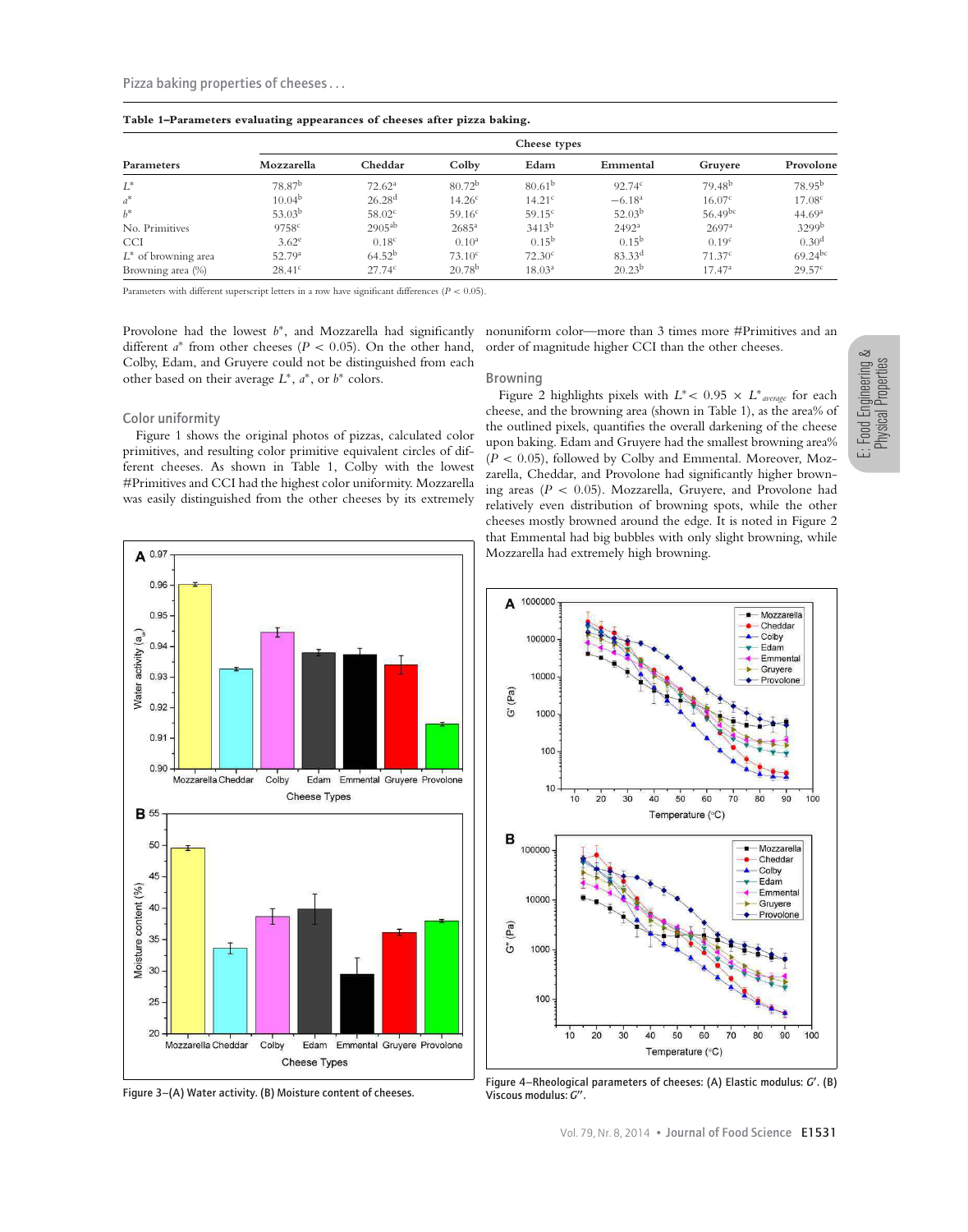Cheese attributes and their effects on pizza appearance

As shown in Figure 3, Mozzarella had the highest water activity (0.961,  $P < 0.05$ ), and Provolone had the lowest (0.915,  $P <$ 0.05); Mozzarella also had the highest moisture content (49.6%,  $P < 0.05$ ), whereas Emmental had the lowest (29.5%,  $P < 0.05$ ). Gruyere and Provolone, with similar pizza baking performance,



Figure 5–(A) Transition temperatures. Temperature profiles of cheeses.



Figure 6–Free oil released by cheeses.

had similar moisture contents (36.2% and 37.9%, respectively). The other cheeses (Cheddar, Colby, and Edam) with relatively high color uniformity had a wide range of moisture contents (33.6% to 39.9%).

Figure 4 shows that *G'* and *G"* of cheeses deceased with an increasing temperature, and Mozzarella had the lowest decreasing rates. Provolone had the highest *G'* and *G*<sup>"</sup> from 35 to 85 °C, and Cheddar and Colby had lower *G'* and *G*<sup> $\prime\prime$ </sup> from 65 to 90 °C (*P* < 0.05).

Comparing the transition temperatures and temperature profiles between cheeses in Figure 5, we found that after 2 min of baking, all cheeses had temperatures higher than 65 °C, which were higher than their transition temperatures except Provolone; cheeses except Provolone behaved more like viscous liquid than elastic solid for the majority of the baking time. However, the conversion of moisture present in cheese to steam would occur only in the last minute of baking, when the temperature of cheese reached 100 °C.

The water activity was found to negatively correlate with transition temperature, which is in accordance with previous research (Duggan and others 2008). The correlation is linear if Mozzarella is excluded  $(R^2 = 0.977)$ . Moreover, there is a significant positive impact of transition temperature on color uniformity as quantified by CCI ( $R^2 = 0.948$ ). It is indicated that higher water activity means less energy is needed for the moisture in cheese to escape from the bonds of protein, and thus the cheese melts easier (reflected by lower transition temperature). Moreover, the better melting of cheese can produce more evenly distributed melted cheese on pizza during baking, and thus more uniform color distribution. Mozzarella is an exception, because of its unique blistering and browning behavior. The aging and proteolysis of cheeses is also expected to influence pizza baking properties, as will the starter culture used in production (Ma and others, 2013a), however as stated previously these aspects were not the focus of this study.



Figure 7–Loadings of variables of cheese samples for principal components: PC1 and PC2 (FO, free oil; Ttr, transition temperature; aw, water activity; *G* ′45: *G* ′ at 45 **°**C; *G* ′70: *G* ′ at 70 **°**C).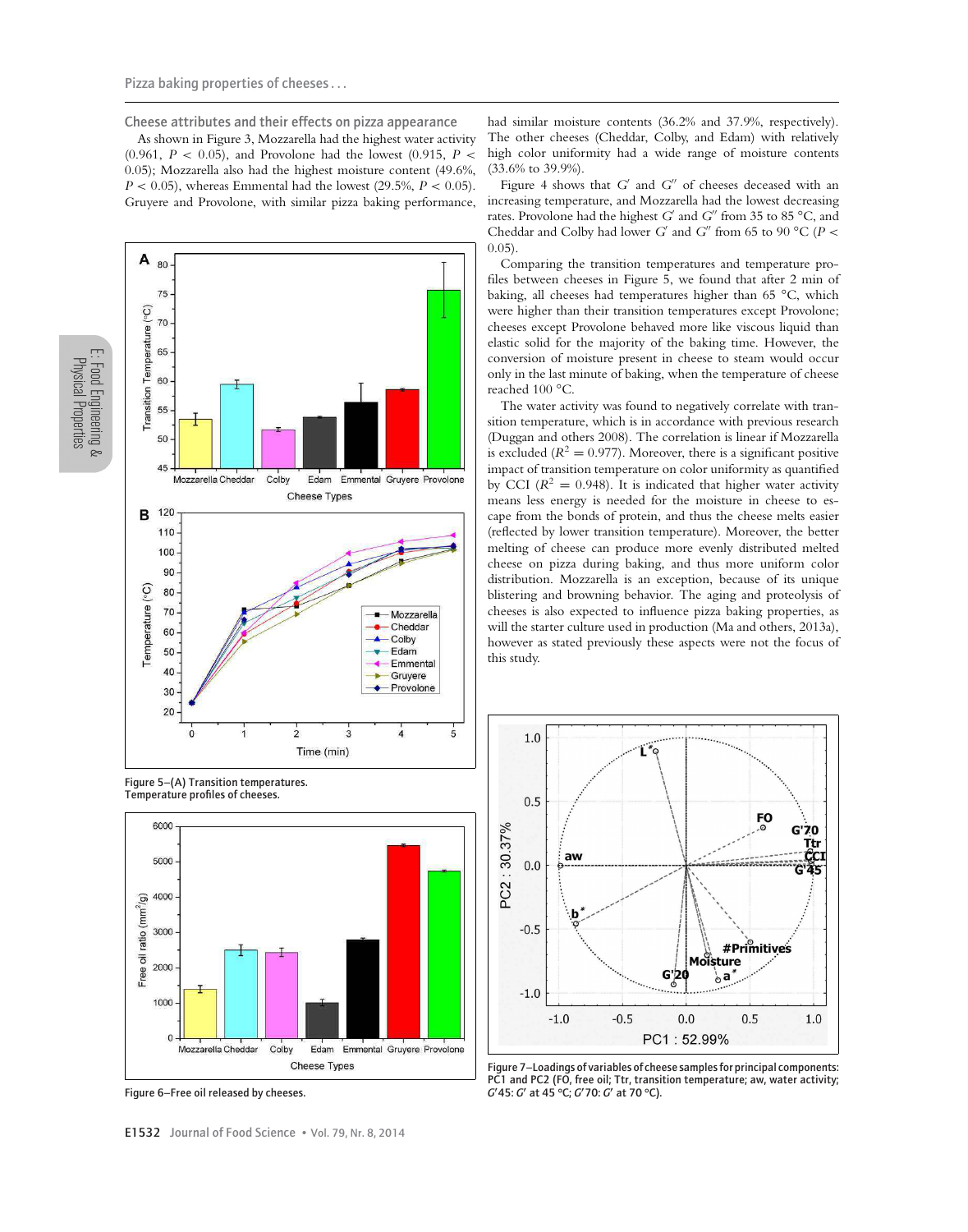Pizza baking properties of cheeses . . .



In Figure 6, we found that the free oil of Edam was the lowest (1017  $\text{mm}^2/\text{g}$ ), Mozzarella was approximately 40% higher, and Cheddar, Colby, and Emmental were 150% to 180% higher than Edam. Gruyere and Provolone had the highest free oil amounts— 4.5 to 5.5 times of Edam.

# Correlation between pizza baking and other cheese properties

Mozzarella was found to have extremely different pizza baking performance from the other cheeses, reflected by its lowest color uniformity. To better detect the minor variance between the other types of cheeses, PCA was applied to their pizza baking properties and other cheese properties.

As reflected by Figure 7, the 2 principal components (PCs) account for 81.8% of the total variance of these parameters. PC1 represents the color uniformity, and PC2 reflects the color parameters. It is indicated by Figure 7 that there is a strong positive correlation between transition temperature and color uniformity (quantified by the negative of CCI), which both negatively correlate to water activity  $(a_w)$ . The better melting of cheese can produce more evenly distributed melted cheese on pizza during baking, and thus more uniform color distribution.

As indicted by PCA, Figure 7, the moisture content, free oil, and elasticity (reflected by *G*′ at 45 and 70 °C) also affect the color uniformity of cheese. Elasticity is defined as the ease and extent to which cheese returns to its original shape after the deformation stress is removed (Gunasekaran and Ak 2003). *G*′ is the mathematical description of the tendency to be deformed elastically when a force is applied to it. *G*′ is normally used to evaluate the elasticity of cheese, and for cheese melt, *G*′ at high temperatures shall be used to reflect its elasticity. The differences between these parameters of different cheeses may result in their different pizza baking performance, by influencing blistering and browning (Ma and others 2013a, 2013b). For Cheddar, Colby, and Edam, blisters were not formed because of their relatively small elasticity. As shown in the schematic diagram (Figure 8), gas bubbles of these cheeses burst at an early stage of the formation of blisters, possibly because their limited elastic responses cannot resist the steam forces.

For Gruyere and Provolone, sufficient amount of free oil covers bubbles, which prevents moisture evaporating from cheese, hence less intensive browning occurs. In contrast, Mozzarella has much less free oil covering the bubbles, from which the moisture in cheese evaporates more easily, leaving a burnt surface of each blister.

It is indicated that the steam force is related to moisture content, so Mozzarella generates the most steam, followed by Gruyere and Provolone, and Emmental has the least steam. For Emmental, the steam force is only enough to hold fewer bubbles, and each bubble is produced by the moisture of a larger area of cheese. The resulting bubble has a larger area than other cheeses, with lower height; hence free oil may not flow from the top of each bubble. Consequently, moisture is difficult to evaporate from bubbles, and browning is hardly seen on the bubbles of Emmental.

It is noted that the residual sugar content was reported to be a major determinant of browning (Johnson and Olson 1985). The starter cultures used in cheese manufacture metabolize lactose, and produce galactose in cheese (McSweeney and Fox 2004). Some starter cultures can ferment galactose, while the others cannot, which accumulate galactose in cheese, resulting in excessive browning (Ma and others 2013a). While, the galactose contents of most studied cheeses were not significantly different (<51 mg/kg) (Van Calcar and others 2014), and thus no intensive browning was observed. Because of the main objectives of this study, residual sugar contents were not investigated.

Mozzarella is widely used in making pizzas, and a mixture with other cheeses is often adopted to satisfy different preferences of customers. In addition, cheese would be less burnt with more free oil, and higher color uniformity can also be achieved by adding other cheeses with high water activity.

## Conclusions

Pizza baking performance of different cheeses was evaluated in this study, including the blistering and browning. The color and color uniformity of cheeses after baking on pizzas were quantified, as well as the cheese properties. The elasticity, free oil, moisture, water activity, and transition temperature were found to influence the color uniformity of cheeses.

For Cheddar, Colby, and Edam, blisters were not formed because of their small elasticity. Sufficient amount of free oil prevents moisture evaporation, and thus less intensive browning occurs on Gruyere and Provolone. Browning is hardly seen on the Emmental mainly because of its weak steam force.

Mozzarella has high water activity and elasticity, but mostly importantly, it has unique stretchability, which makes it commonly used as a pizza topping. Different cheeses can be employed on "gourmet" pizzas in combination with Mozzarella. Gruyere and Provolone can be added to obtain less burnt appearance by producing more free oil, and the color would be more uniform by adding cheeses with low elasticity, such as Colby.